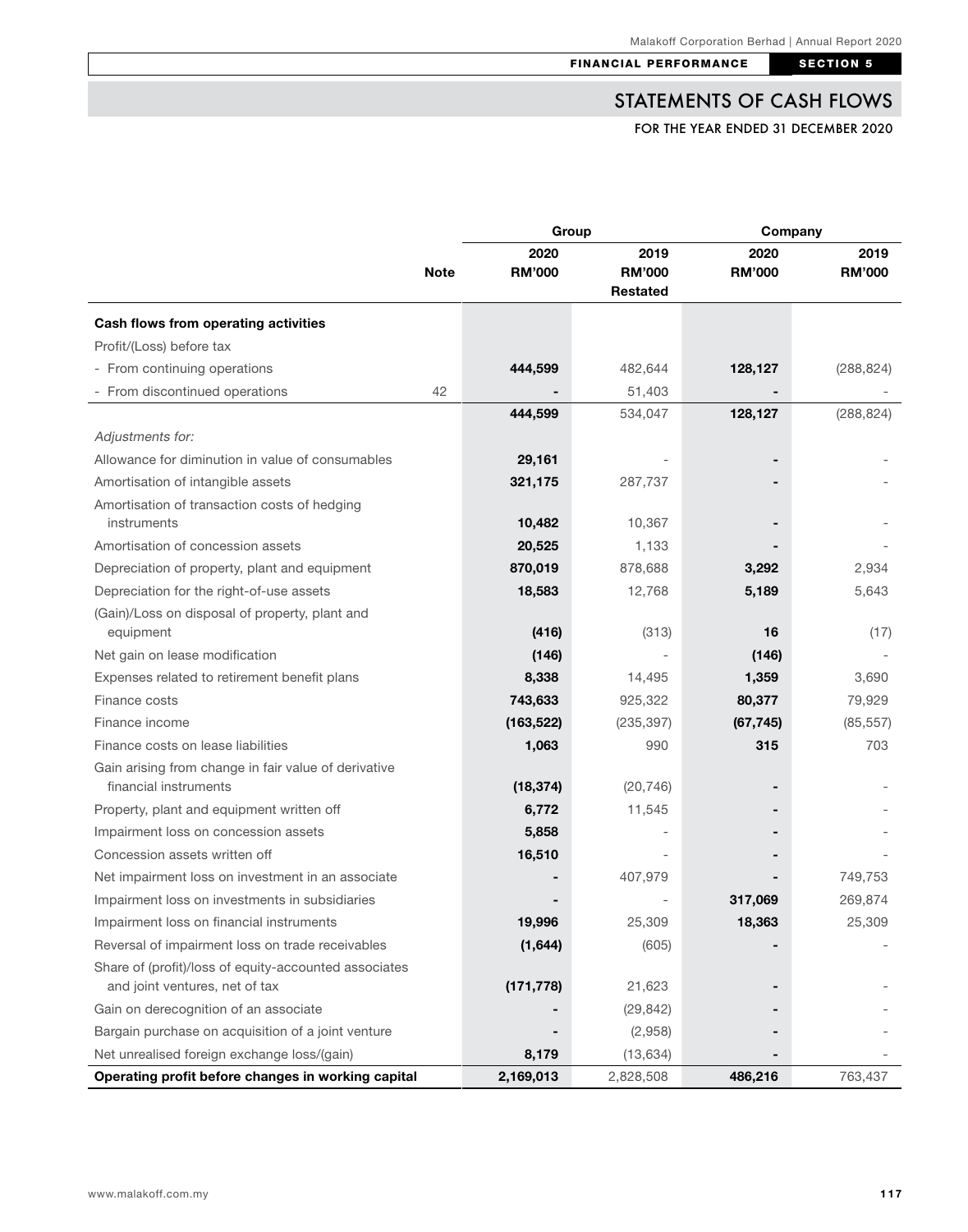SECTION 5 FINANCIAL PERFORMANCE

### STATEMENTS OF CASH FLOWS FOR THE YEAR ENDED 31 DECEMBER 2020

|                                                      | <b>Note</b> | Group         |                 | Company       |               |
|------------------------------------------------------|-------------|---------------|-----------------|---------------|---------------|
|                                                      |             | 2020          | 2019            | 2020          | 2019          |
|                                                      |             | <b>RM'000</b> | <b>RM'000</b>   | <b>RM'000</b> | <b>RM'000</b> |
|                                                      |             |               | <b>Restated</b> |               |               |
| Cash flows from operating activities                 |             |               |                 |               |               |
| Net change in deferred income                        |             | (303, 928)    | 135,325         |               |               |
| Net change in employee benefits                      |             | (24, 253)     | (35,600)        | (16, 823)     | (3, 478)      |
| Net change in inventories                            |             | 72,098        | 69,044          |               |               |
| Net change in provision for decommissioning cost     |             | (5,991)       | 15,310          |               |               |
| Net change in provision for concession assets        |             | 40,619        | (1, 101)        |               |               |
| Net change in trade and other receivables            |             | 644,645       | 541,766         | 650,894       | (1, 209, 505) |
| Net change in trade and other payables               |             | (253, 419)    | (778, 931)      | (574, 648)    | 421,179       |
| Cash generated from/(used in) operations             |             | 2,338,784     | 2,774,321       | 545,639       | (28, 367)     |
| Tax paid                                             |             | (312,026)     | (406, 802)      | (15, 403)     | (20, 923)     |
| Tax refund                                           |             | 27,529        | 56,742          | 2,564         |               |
| Net cash from/(used in) operating activities         |             | 2,054,287     | 2,424,261       | 532,800       | (49, 290)     |
| Cash flows from investing activities                 |             |               |                 |               |               |
| Acquisition of a subsidiary, net of cash and cash    |             |               |                 |               |               |
| equivalents acquired                                 | 40          |               | (398, 278)      |               |               |
| Acquisition of a joint venture, net of cash and cash |             |               |                 |               |               |
| equivalents acquired                                 | 41          |               | (294, 347)      |               |               |
| Change in investments in subsidiaries                |             |               |                 | 18            | (11)          |
| Disposal of discontinued operations, net of cash and |             |               |                 |               |               |
| cash equivalents disposed                            | 42          |               | 976,431         |               |               |
| Change in other investments                          |             | (868, 681)    | 1,073,002       | (110,060)     | 30,000        |
| Dividends received from associates                   |             | 10,761        | 19,797          |               |               |
| Dividends received from joint ventures               |             | 35,889        | 141,157         |               |               |
| Interest received                                    |             | 159,471       | 248,051         | 9,681         | 8,546         |
| Other investment in redeemable cumulative            |             |               |                 |               |               |
| convertible preference share                         |             | (2, 484)      | (5, 267)        | (2, 484)      | (5, 267)      |
| Purchase of property, plant and equipment            |             | (402, 783)    | (269, 963)      | (3, 117)      | (3,652)       |
| Purchase of concession assets                        |             | (6, 447)      | (1,083)         |               |               |
| Proceeds from disposal of property, plant and        |             |               |                 |               |               |
| equipment                                            |             | 550           | 388             | 100           | 18            |
| Net cash (used in)/from investing activities         |             | (1,073,724)   | 1,489,888       | (105, 862)    | 29,634        |